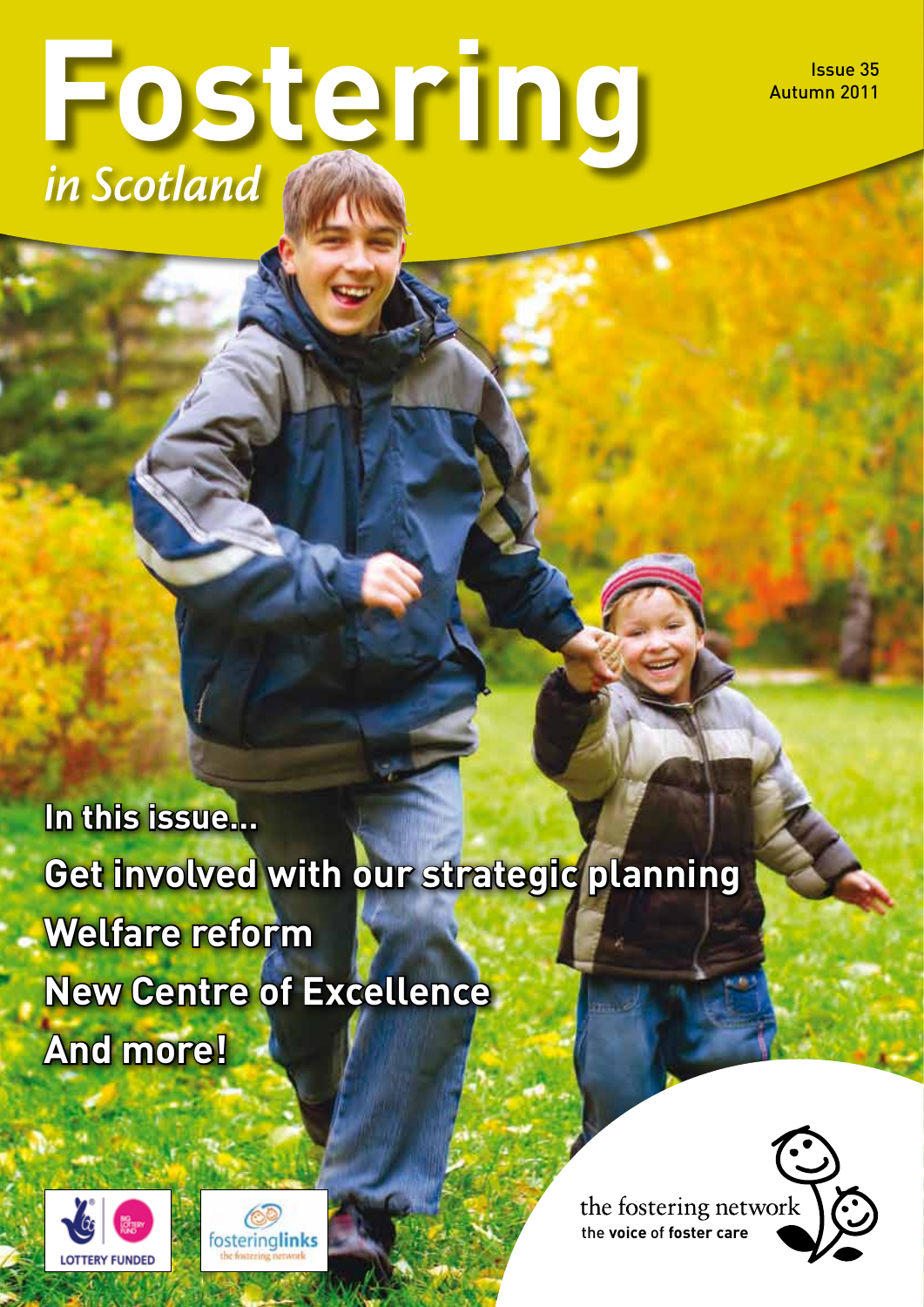# **Hello and welcome...**



Hello and welcome to the autumn edition of Fostering in Scotland. This is the Fostering Network's quarterly newsletter and is produced by the Fostering Links

project thanks to funding from the Big Lottery Fund.

The Fostering Links project works across the country offering a range of opportunities for our members, in particular our foster carer members in Scotland, to develop connections and feel part of a larger community. This is achieved by running a range of meetings and events throughout the country allowing a sharing of current fostering practice and knowledge.

We are delighted that we have a growing number of our members attending these events but we would like to meet more of you. If you haven't been to one of our

meetings or events previously, why not get in touch and book a place. Those who attend say that they really value the events and enjoy the opportunity to meet with others. Best of all the events organised by the Fostering Links project are free!

If you aren't able to come along to one of our events but would like to share your experience, why not email or write in and we could look to include your views in a future edition of the newsletter.

As always, we hope you enjoy reading this newsletter and welcome your comments and feedback.

Best wishes,

Varah

## Update from the **Fostering Links project**

Over the past few months the project has been busy with a number of events including a membership meeting highlighting ways to keep safe online. Our next session on this topic is taking place in November, and we are delighted that this course is now full. It demonstrates how much in demand this topic is for foster carers and social workers across the country.

Katie and I have met with a number of foster carers at their support groups having been invited to meet with foster carers in the Scottish Borders, Edinburgh and Perth. This provided a great opportunity for us to meet with our members and hear what is happening locally. It also allowed us to provide an update on the work currently being undertaken by the Fostering Network.

The project's Assertiveness and Advocacy skills one-day session has further dates planned:

Friday 4 November, 10am til 4pm, Perth

Saturday 5 November, 10am til 4pm, Oban

Friday 3 February, 10am til 4pm, Ayr

Saturday 4 February, 10am til 4pm, Glasgow

Funded for foster carers, these free one-day sessions aim to offer a fun, interactive, supportive, safe and encouraging opportunity for participants to explore issues in relation to getting their point across assertively and advocating on behalf of others.

'This was one of the best training courses I have ever done. The tips I learned are used at all the meetings I attend. Absolutely brilliant training!' (Foster carer)

Our next focus group meeting will take place on Thursday 10 November from 10am til 3pm in Perth. This meeting will encourage discussion on a number of current fostering topics and will be attended by foster carers and family placement workers from across Scotland. If you are interested in attending, please get in touch!

We also have our Working with the media and campaigning for change workshop for foster carers taking place in Glasgow on Thursday 17 November from 10am til 2.30pm. Find out more information on this session elsewhere in this newsletter.

To find out more about any of the work of the Fostering Links project contact Sarah Crangle, **t** 0141 204 1400 **e** sarah.crangle@fostering.net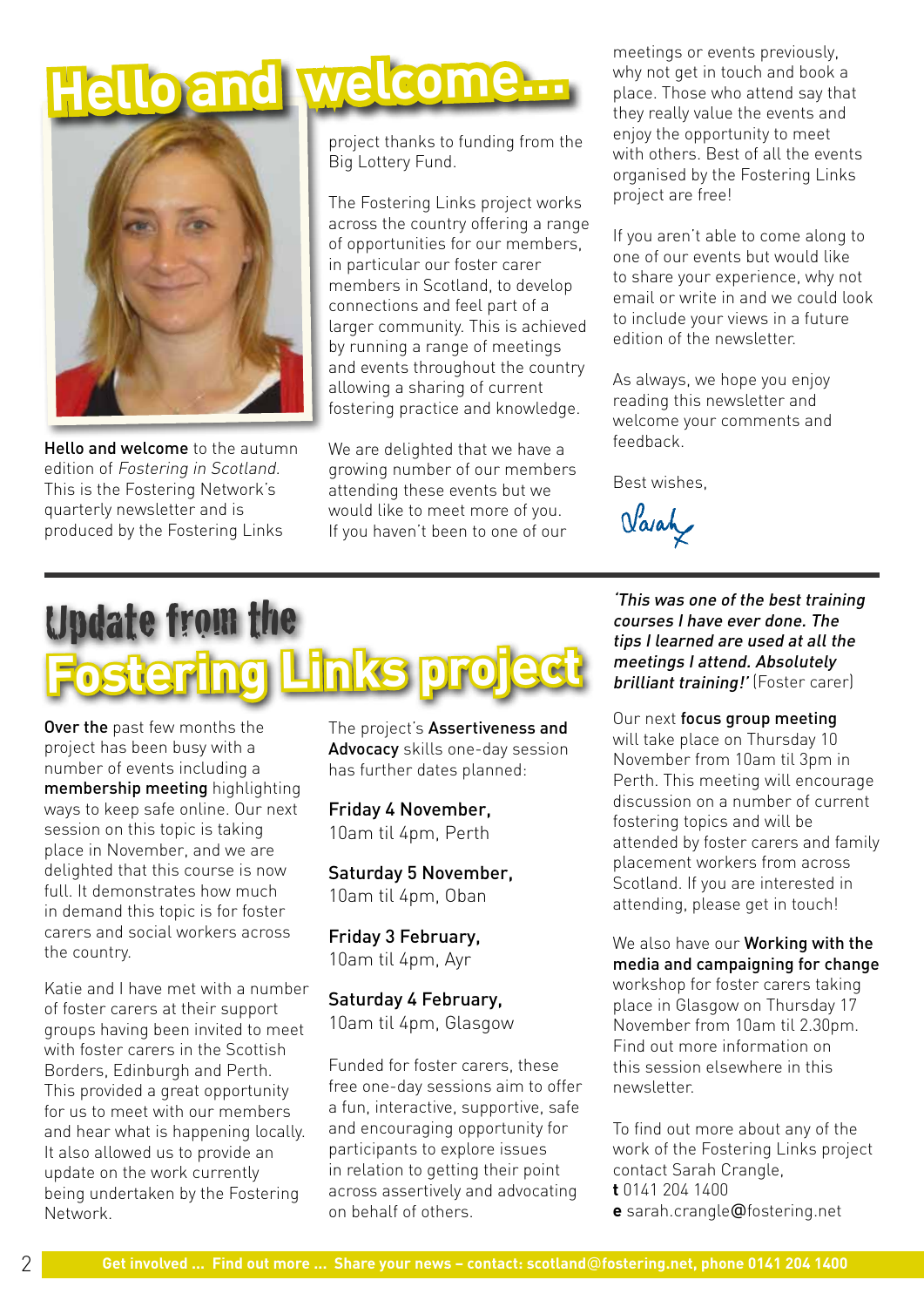### **Are you receiving tax credits?**

HMRC have asked if we can pass on the following message to new foster carers or to those fostering additional children:

**Yes:** If you are receiving tax credits you will need to let HM Revenue & Customs know about this change in your circumstances.

**No:** If you are not receiving tax credits, you may be entitled to them. Call HM Revenue & Customs for advice.

When you phone you will need to tell them that you are a foster carer. They will then give you the appropriate help and advice on how to complete your tax credits claim form. They may call you back at a more convenient time to discuss your circumstances.

Contact HM Revenue & Customs Tax Credits Helpline **t** 0845 300 3900. For the opening hours go to www.hmrc.gov.uk

## New approaches to foster care: theory into practice



**This year's annual conference** at the America Square Conference Centre in London on Tuesday 22 November will look at the latest thinking in foster care and how it can be applied.

Foster carers, fostering services and young people will come together to hear about methods such as social pedagogy and evidence-based programmes, and take part in a range of workshops and seminars.

Speakers will include England children's minister Tim Loughton and Professor Pat Petrie, a leading pioneer in social pedagogic thinking.

For more information and to book your place visit www.fostering.net/conference



**Following** previous successful publications by PACS (Post Adoption Central Support), a new booklet has been produced.

Go Away, People! makes use of a number of case studies to explore the encounters and common difficulties in daily living for looked after and adopted children and young people with attachment issues.

Priced from £5 per booklet, copies are available by contacting Rena Phillips, PACS Co-ordinator, **e** renaphillips@hotmail.com



## **Online training**

More and more foster carers are benefiting from our online training, which is now available on key topics in foster care.

Covering Safer Caring, Contact, Behaviour, Health, Education and Attachment, our online training courses allow foster carers to work at home at their own pace – all you need is a computer and an internet connection.

Rates start at just £40.85 per course.

For information and to book see www.fostering.net/learning/online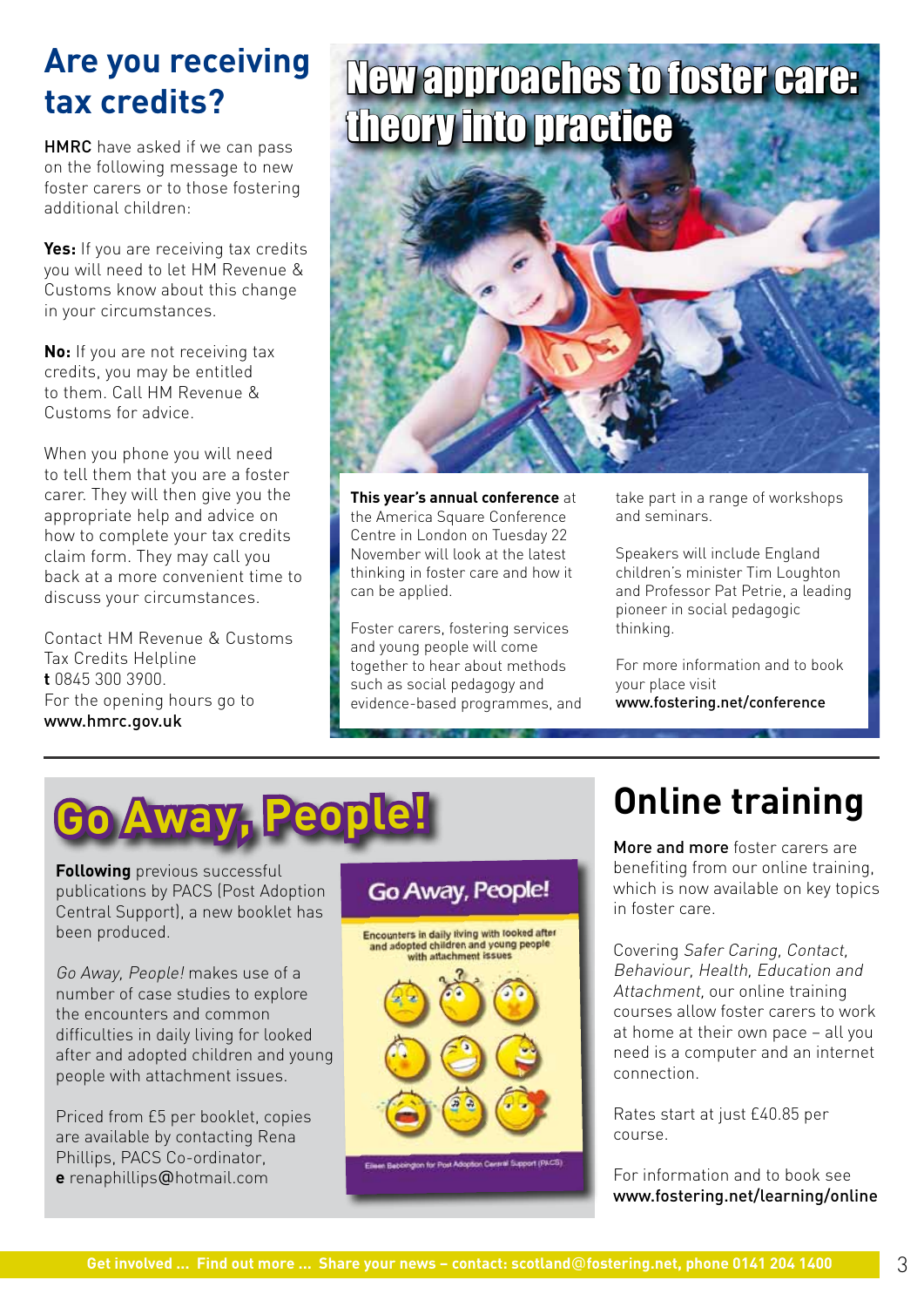## Dear Members,

**I hope** that you have all enjoyed the October school break, whether at home or further afield. During the month of October we recognised the role of sons and daughters of foster carers across the UK by celebrating Sons and Daughters week – we would love to hear how you celebrated this. Over the past few months the team have taken the opportunity to review a lot of paperwork and are currently working on our training materials to ensure that they remain up to date and comprehensive.

We have had a very full programme of meetings and training courses and this will continue into the winter keeping everyone busy. I hope that many of you will get to some of these events and have the chance to share ideas, issues and resolutions to problems.

The Looked After Children Strategic Implementation Group 'LACSIG' will be holding it's next meeting as this newsletter goes

to print. At the last meeting there was a focus on the SCRA, the Scottish Children's Reporter Administration, report. This was a survey of 100 children adopted in the last year and highlighted the length of time that many decisions about permanence take. We all need to try to minimise the unnecessary delays while recognising that many of the delays are beyond the control of social workers or carers. I am sure that this topic will come up at some of our meetings and it will be good to reflect on how foster carers experience the delays and how many of you decide to put yourselves forward as adopters for a child in your care.

The Fostering Network has a small advisory committee in Scotland which meets quarterly. The Committee is made up of foster carer representatives as well as managers from fostering services. I'd like to thank Debbie Booth from Dundee who recently stepped down as one of the foster carer representatives on the Committee. Debbie has been, and I hope will continue to be, a wonderful ambassador for foster care, speaking at many meetings and seminars and providing wisdom and experience on the Committee.

Looking to the future and finances are an issue for many voluntary organisations. Our fundraiser has been meeting with us regularly to ensure we continue to maintain links with charitable trusts and funders who may be able to support our work. Despite these worries we will continue to meet with and support our members to ensure that we are all working together to improve the lives of looked after children

With best wishes

Anne Black

**Anne Black** Chair, Scottish Advisory Committee

### **Developing the Fostering Network's Strategic Plan 2012-2017**

The Fostering Network is about to embark on a process of consultation on a new strategic plan that will guide our work across the UK for the next five years. As a membership organisation, it is vitally important to us that we hear what you – our members – believe should be our priorities over the next few years, in order to continually improve outcomes for children and young people in care.

We are therefore consulting with members and stakeholders on a draft Strategic Plan which can be found at www.fostering.net/ strategic-plan-consultation.

We strongly urge you to take a few minutes to respond to this consultation by email or post, and to tell other foster carers and fostering services about it also, as well as the young people in your care, and your sons/daughters. The closing date for responses is 11 November.

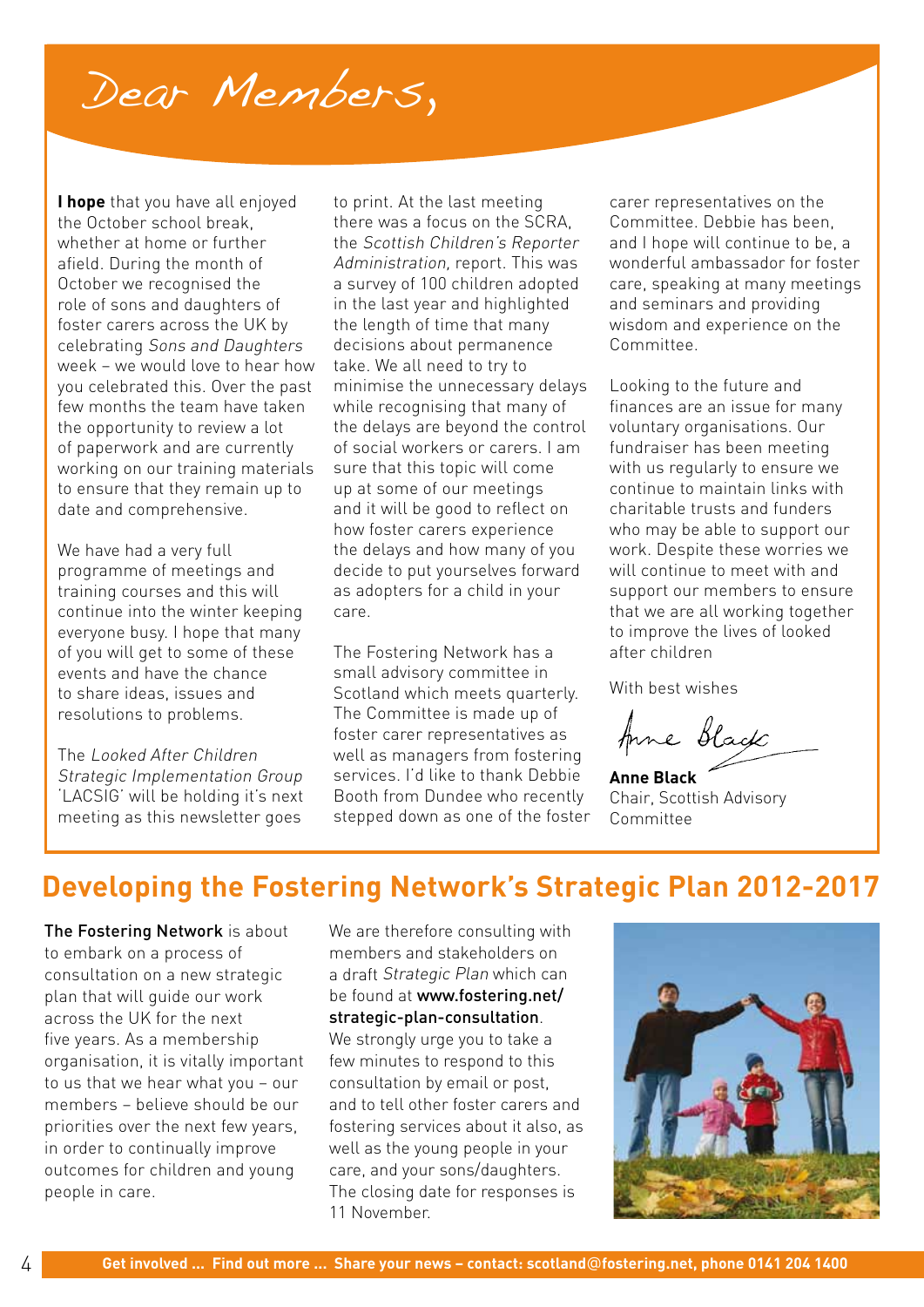# Nepal Trek and Children's Project 3-13 May 2012

**In previous years** we've taken trekkers to Peru and China. Next May it is Nepal, for a fundraising challenge with a twist.

In addition to raising vital funds to support our work in the UK, trekkers will also be making life better for underprivileged children in Nepal. Once they have finished a seven-day trek amid the Himalayas, they will be rolling up their sleeves to muck in with DIY, teaching and play therapy at a children's home near Pokhara. A proportion of the money they raise will buy clothes, toys and essentials for the children.

We have two Scottish foster carers, Stewart Duncan and Ken Millard, who are joining the team taking part in this challenge. They would both welcome your support in helping them reach their targets. You can support them by donating online through JustGiving, visit:

www.justgiving.com/stewart-duncan www.justgiving.com/Ken-Millard

**Successful launch of text donations**

You can now support us with instant text donations. Just text a code and the donation is taken from your credit card or added to your monthly bill. Taxpayers can add gift aid and top up their donation by 25 per cent. All donations via the JustGiving.com and Vodafone hosted service go straight to the campaign with no fees deducted, and texts cost your usual rate.

You can help our Nepal trekkers beat their £100,000 target by donating £3. Just text: NEPL12 £3 to 70070.

For further information on the trek visit www.fostering.net/Nepal or contact Laura Hocking on 020 7620 8403 or laura.hocking**@**fostering.net



## **Welfare reform latest**

The Fostering Network has been working hard to ensure that the Welfare Reform bill currently moving through Westminster does not harm those foster carers who rely on benefits, and that it brings some improvements. We are pleased to announce that the Government has accepted the main points we have been asking for:

- Disregard of fostering income will be continued for claimants under the new Universal Credit.
- When Universal Credit is introduced in 2013, full-time foster carers with a fostered child under 16 will not have any work search requirements imposed. This will also apply for those fostering 16 and 17-yearolds who require exceptional attention.
- Universal Credit will continue to be paid for eight weeks after a fostered child or children leave the placement.

We are continuing to campaign on housing benefit and better training for benefits staff.

See www.fostering.net/benefitscampaign for details and to get involved.

### **Leading Our Lives online**

Our Leading Our Lives website www.leadingourlives.org.uk contains resources and information about events, jobs and training aimed at care-experienced young people and the sons and daughters of foster carers aged 16 to 25, and those who work with them.

The site also showcases photography and films by young people who have worked with the Fostering Network across the UK.

**e** web@fostering.net with any events and opportunities for the site.

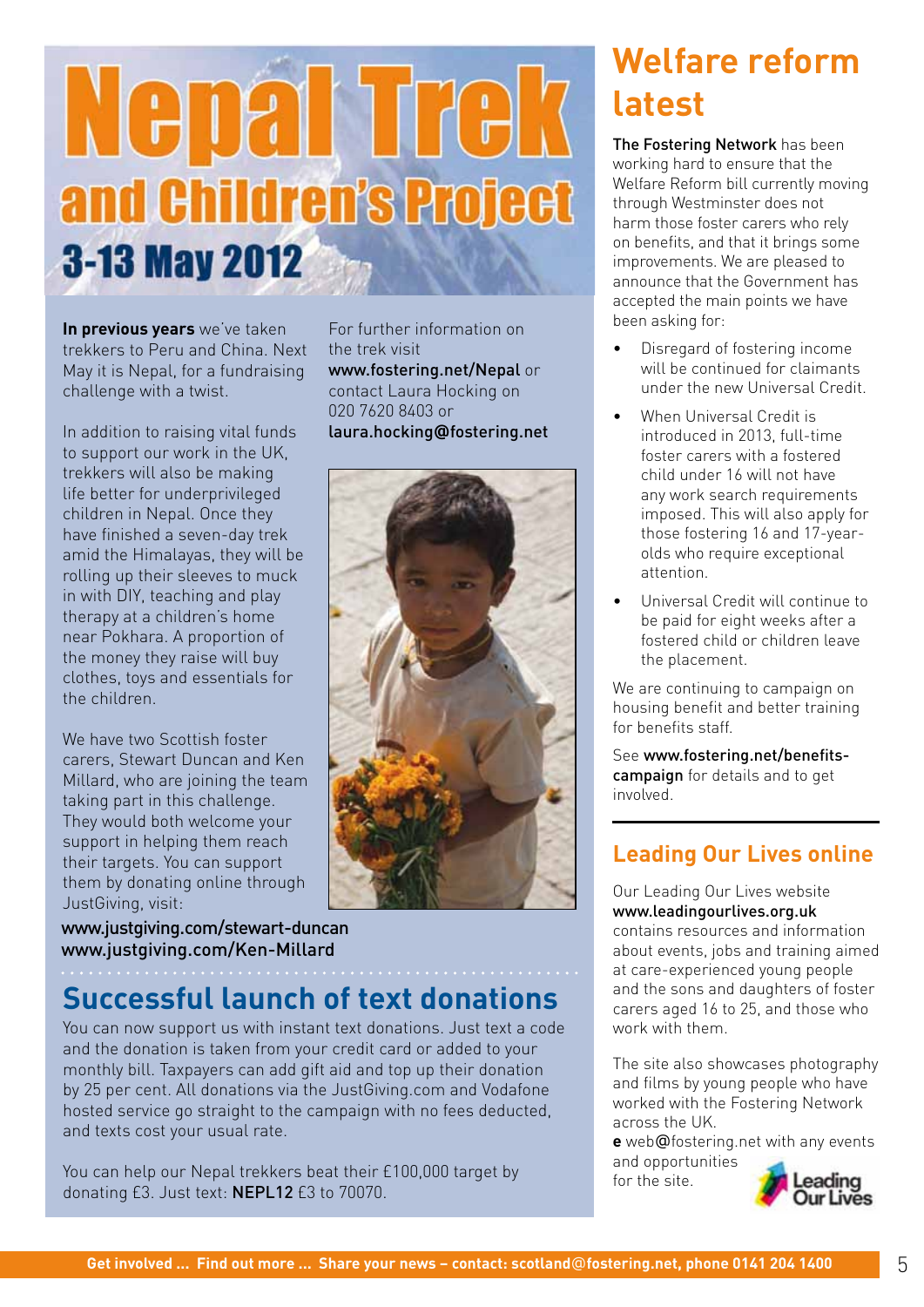

## **Time to Care**

With the theme of **fostering: time to care**, this May's Foster Care Fortnight focused on the shortage of foster families for teenagers. We generated media coverage reaching over 35 million people across the UK, with fostering services targeting over 10 million more.

Planning for Foster Care Fortnight 2012 is now beginning; make sure 14 to 27 May 2012 is in your diary and keep an eye out for campaign announcements on the website.

## **Signposts**

Popular Signpost titles Allegations Against Foster Carers, Record Keeping, Income Tax and National Insurance and Benefits have been updated, providing new and experienced foster carers with up-to-date information on key areas of foster care.



# New Scottish centre of excellence welcomed



**The Fostering Network** has welcomed the launch of the Centre for Excellence for Looked After Children in Scotland (CELCIS).

The aim of CELCIS is to work with partners to improve the lives of all looked-after children in Scotland. It will provide a focal point for the sharing of knowledge and the development of best practice and offer a wide range of services to improve the skills of those working with looked-after children.

The Glasgow-based centre was formally launched on 28 September with presentations from a number of speakers including children's minister Angela Constance MSP. Cheryl Leggett (pictured) shared her experience of foster care through her music.

Sara Lurie, director of the Fostering Network Scotland and an external adviser to the transitional

management committee for the new centre, said: 'We welcome the launch of the new centre. It is an important step forward to have a single organisation representing the needs of all looked-after children and the journey they take while in care.

'As the majority of children who are looked after away from home live with foster families we hope fostering will be a priority and that the centre will be influential in ensuring that foster carers receive the appropriate support, training, remuneration and recognition for their work.

'We hope that the centre will complement all of the work the Fostering Network does to support foster carers and all those who work in fostering.'

For more information see **www.thenewcentre.org.uk**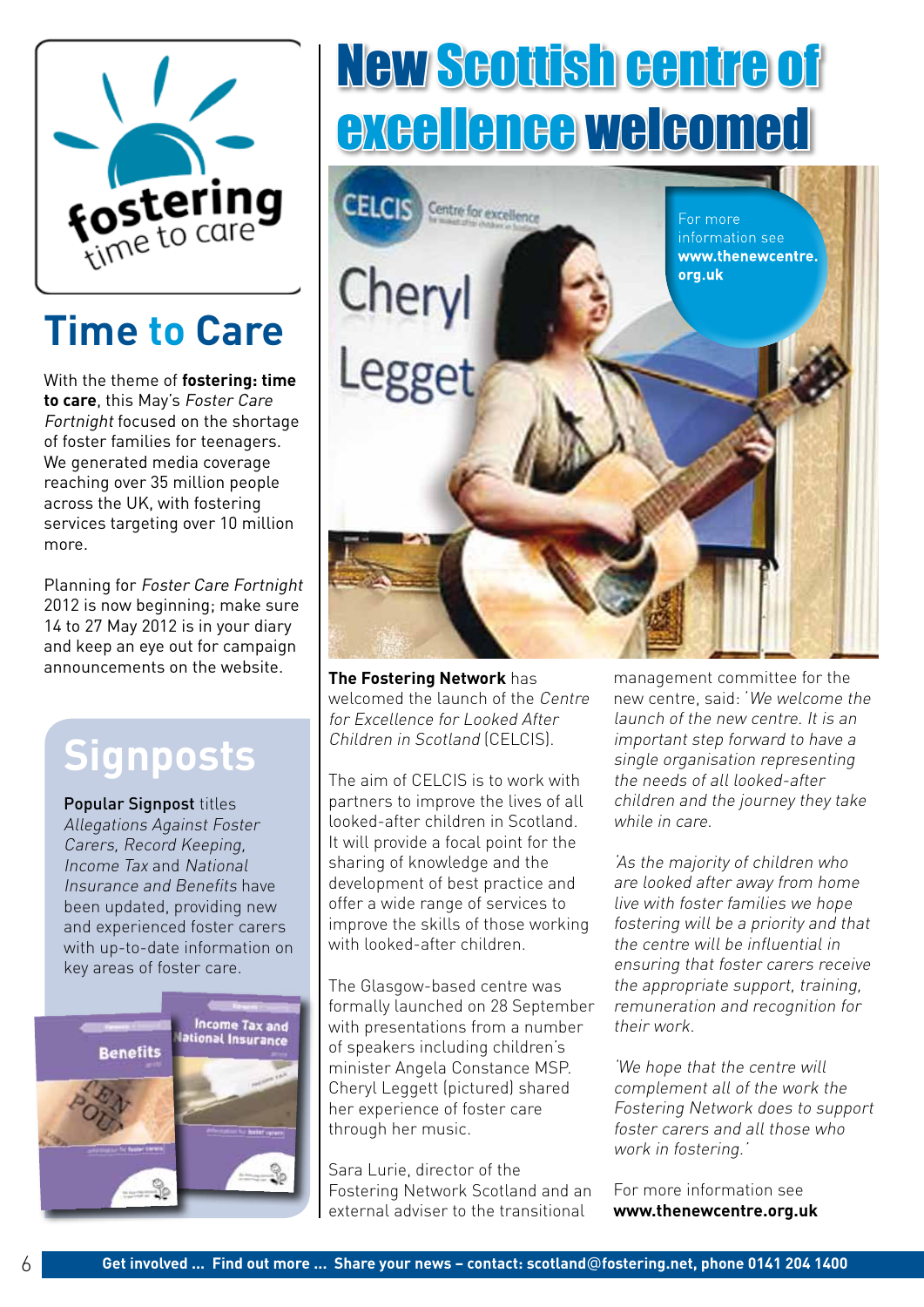### **Partners in Advocacy launch new site**



Partners in Advocacy are extremely proud to announce the launch of their children's website www.pianet.org.uk

Funded by the lottery, PIANET is for young people to see how their voices and needs can be heard and listened to – and taken seriously. Young people can contact Partners in Advocacy via e-mail at any time, with issues or questions they are looking for support with. Staff within each of their three offices will respond either by e-mail or phone whichever way the young person has suggested is the best for them – it's all about the young person's needs and supporting them to cope and have a voice.

All information shared with Partners in Advocacy is confidential and young people are the centre of their service. 'J was self-harming, fed up and depressed – everyone was making decisions about his future and no one was listening to what he wanted/ needed – he wasn't being taken seriously. J's advocate supported him to have his voice heard – he didn't get all he wanted, only some, but things are better and he feels more able to speak up for himself in the future.'

For further information on any of their services visit www.pianet.org.uk **e** Edinburgh@partnersinadvocacy.org.uk **t** 0131 478 7723

### **New online guide for sons and daughters of foster carers**

**The Fostering Network** Wales has launched a new online guide for supporting the sons and daughters of foster carers.

Don't you forget about me: A guide to developing a peer support group for the sons and daughters of foster carers offers fostering agencies advice and practical information. It discusses why it is important for

### **Christmas Cards**

Support the Fostering Network's work for everyone involved in fostering this Christmas by purchasing our festive greetings cards. Profits generated from the sale of the cards, designed by Libby Steele, the daughter of a foster carer, will go towards

peer support groups to exist for sons and daughters of foster carers while providing



an overview of how to establish a group and ideas of how to organise and sustain it.

To download your free copy visit www.fostering.net/resources



the vital work we do for foster families. The cards are available now from

www.fosteringresources.co.uk

### **Foster carer wins Pride of Britain award**

A member of the Fostering Network has received a Special Recognition Pride of Britain award for her dedication to fostering. Julie Coghill, who fosters in Edinburgh with her husband Philip, has cared for 45 babies over the past 15 years.

Julie was presented with the award at the Grosvenor House Hotel, London on Monday 3 October by the stars of ITV's Downton Abbey. Julie was also invited to 10 Downing Street to meet with the Deputy Prime Minister Nick Clegg the following day with the other award winners.

Julie said: 'At first I was very shocked to have even been nominated, but once that had worn off I was thrilled to have won. The awards ceremony itself was a very star studded event, we met everyone from Torvill and Dean to Ronnie Corbett. We have just had a fantastic few days. '

Congratulations Julie on this fantastic achievement that also highlights the importance of foster care across the country.

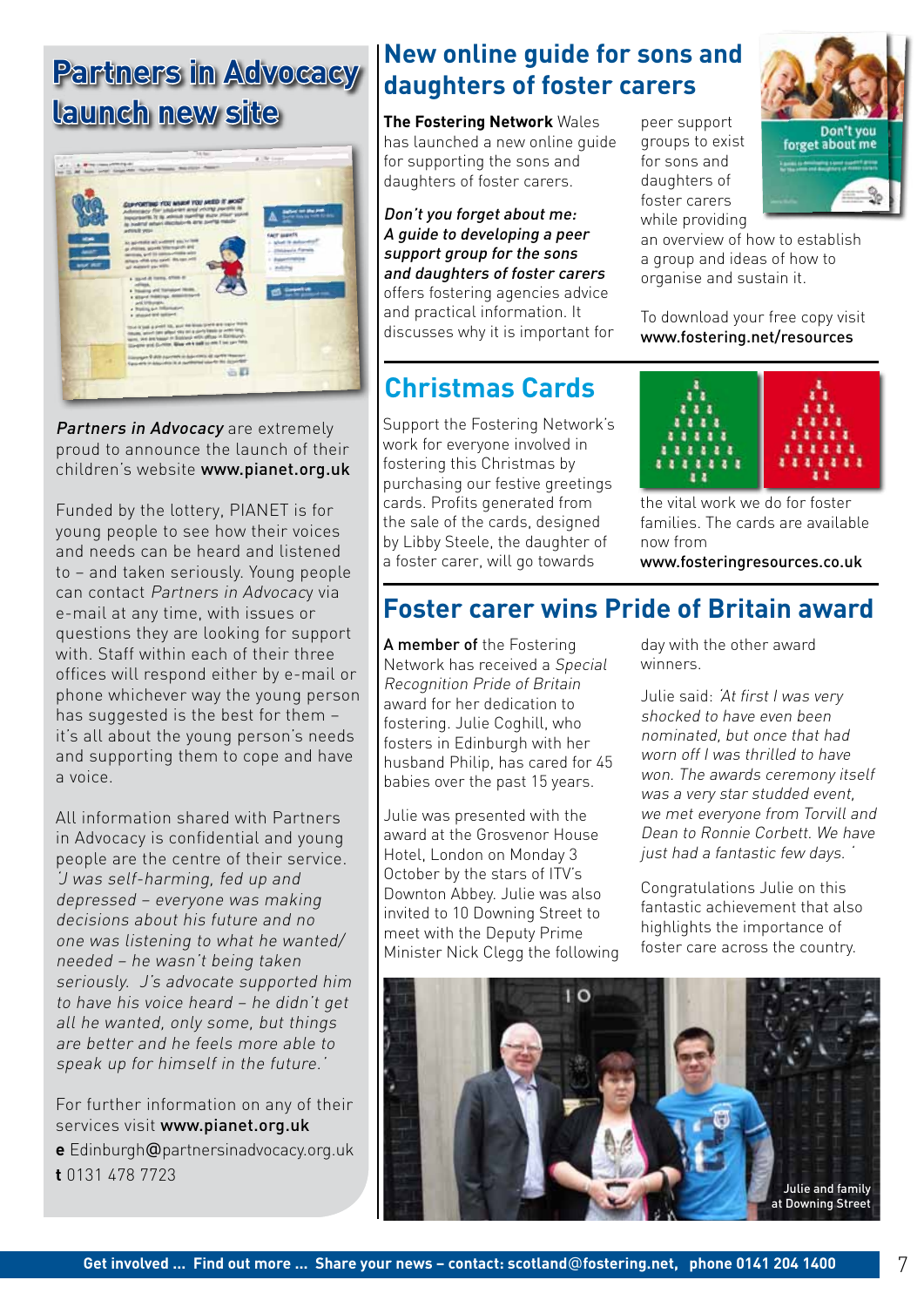## **The Skills to Foster: assessment materials**

Tuesday 6 & Wednesday 7 March 2012, Glasgow Cost: £180 (+ VAT) members; £360 (+ VAT) non-members (includes lunch)

The assessment of prospective foster carers is a central task for agencies but may highlight differing approaches within the same fostering team. The Scottish Code of Practice recommends that 'The assessment process should be designed to gather evidence of the qualities, skills (competencies) and aptitudes needed in a foster carer. It should have objective and fair standards which are applied uniformly and are understood by all concerned'.

The Fostering Network's newly-developed Skills to Foster assessment materials will help agencies assess potential foster carers on the basis of their skills, knowledge, abilities and experiences.

Aimed at all those involved in competency-based assessments of foster carers, our flexible approach is evidence-based, allowing individuals to build up a portfolio. It can also aid agencies in implementing ongoing professional development plans for foster carers.

Straightforward and user-friendly, these materials



complement the wider Skills to Foster range of training and resources from the Fostering Network, ideal for prospective foster carers during the initial stages of assessment.

This course will help agencies implement these recommendations for foster care, and firmly place the assessment process within a framework of equal opportunities and anti-discriminatory practice.

For further information or to book a place please contact Joy Crawford, **e** joy.crawford@fostering.net or **t** 0141 204 1400.

### **Call to recognise role of foster carers in education**

The Fostering Network is calling on the Scottish Government to recognise the role of foster carers in Scotland as 'first educators' for the children they foster, and to ensure that they are trained, supported and empowered to help these children achieve their potential.

The call comes as part of the Fostering Network's response to the education and culture committee's inquiry into the educational attainments of children in care, which remains significantly lower that those of children in the general Scottish population.

In its response, the Fostering Network also highlighted the need for children with chequered educational early experiences to be given additional support in their learning.

Frequent moves between homes can also have a negative impact on children's attendance and achievements at school. The consultation response therefore also flagged up the importance of recruiting more foster carers to create greater stability. Introducing placement limits, thereby reducing the number of unrelated fostered children in any household to three,

would also free up foster carers' time to help children with their reading, homework and after school activities.

To read the Fostering Network's full response to the committee's inquiry, see www.fostering.net The committee will also be taking oral evidence in November, and will report to the Scottish Parliament in December 2011.

We know that there are many good examples of children and young people's achievements and would love to hear these. Why not get in touch and share your stories?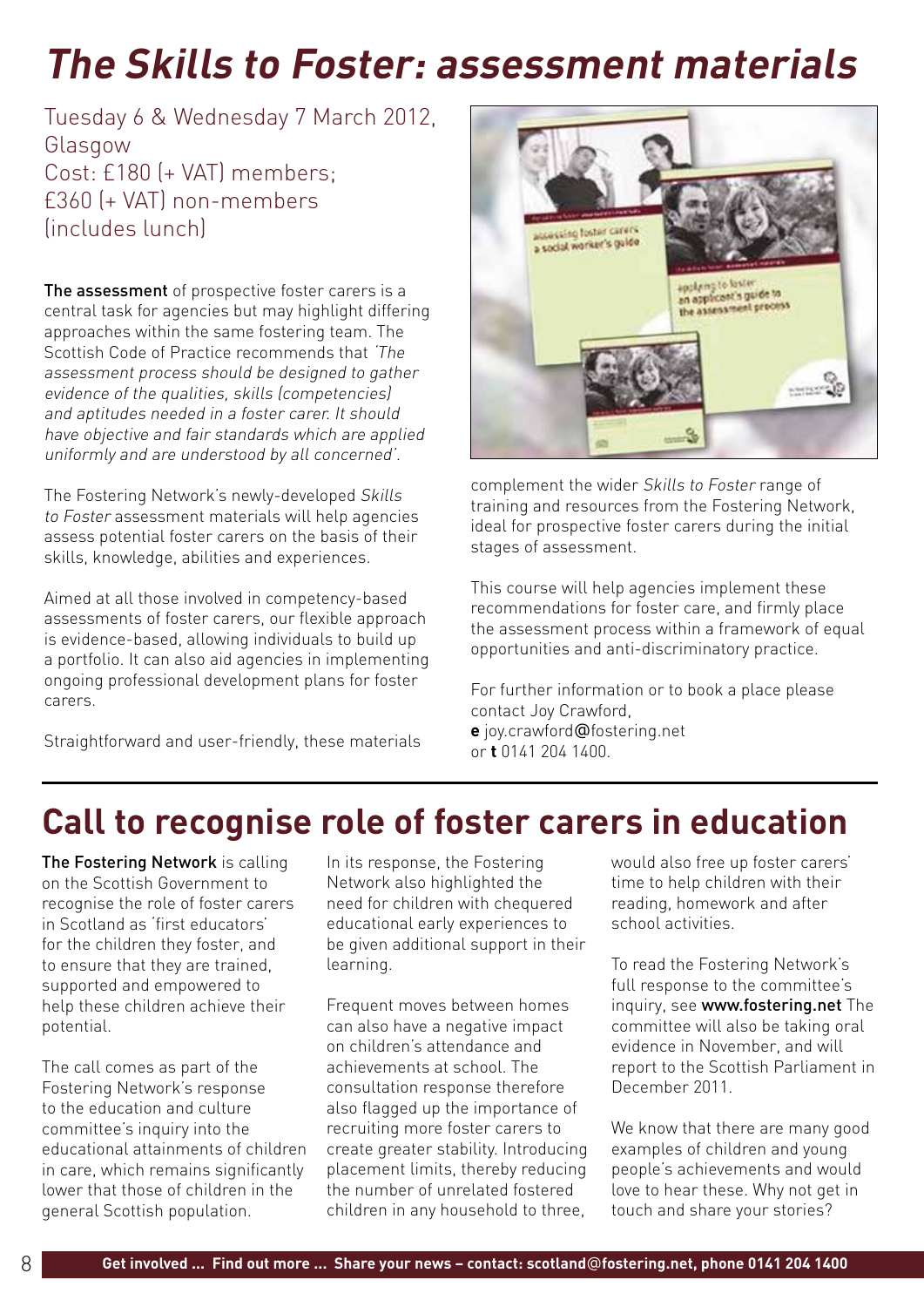# **Speaking out for foster care**

### **Are you a foster carer? Would you like to take a more active role in shaping the public and politician's view of foster care?**

### **Working with the media and campaigning for change Thursday 17 November 2011,**

### **10am til 2.30pm. Glasgow**

**As a foster carer** you are a crucial part of fostering in Scotland. This free one day session aims to develop your skills in speaking out about fostering, whether to prospective foster carers and the general public, local and national media, or to policy and decision makers.

Delivered by the Fostering Network's Big Lottery funded Fostering Links project, this workshop will provide an introduction to being involved with the media and explore effective campaigning. By equipping you with tips and tools the session aims to inspire you to make sure you get your message across successfully to the people who matter. It will also provide a fantastic opportunity to meet with other foster carers as well as catch up with the Fostering Network.

To request a booking form to secure your free place, contact Sarah Crangle, sarah.crangle@fostering.net **t** 0141 204 1400.



## **Make sure your voice is heard**



**As well** as providing our members with expert information, support and advice, the Fostering Network also makes sure your voices are heard. We influence fostering policy and practice across the UK so keeping up to date with our work and letting us know your

thoughts will ensure your voice is represented at the highest levels.

There are lots of ways to keep in touch with what we're doing. Get daily updates, the chance to ask questions

and tell us what you think by liking us on Facebook www.facebook.com/thefosteringnetwork.

Find out what we're up to, what we've achieved and how we can help you by reading our blogs www. fostering.net/blogs or following us on Twitter twitter.com/fosteringnet

Finally, make sure that you are registered for the members' area of our website

www.fostering.net/members where you can download exclusive resources and start receiving our monthly e-newsletter.

Take a few minutes to find out more about our work and make sure your voice is heard. Together we really can make a difference in foster care.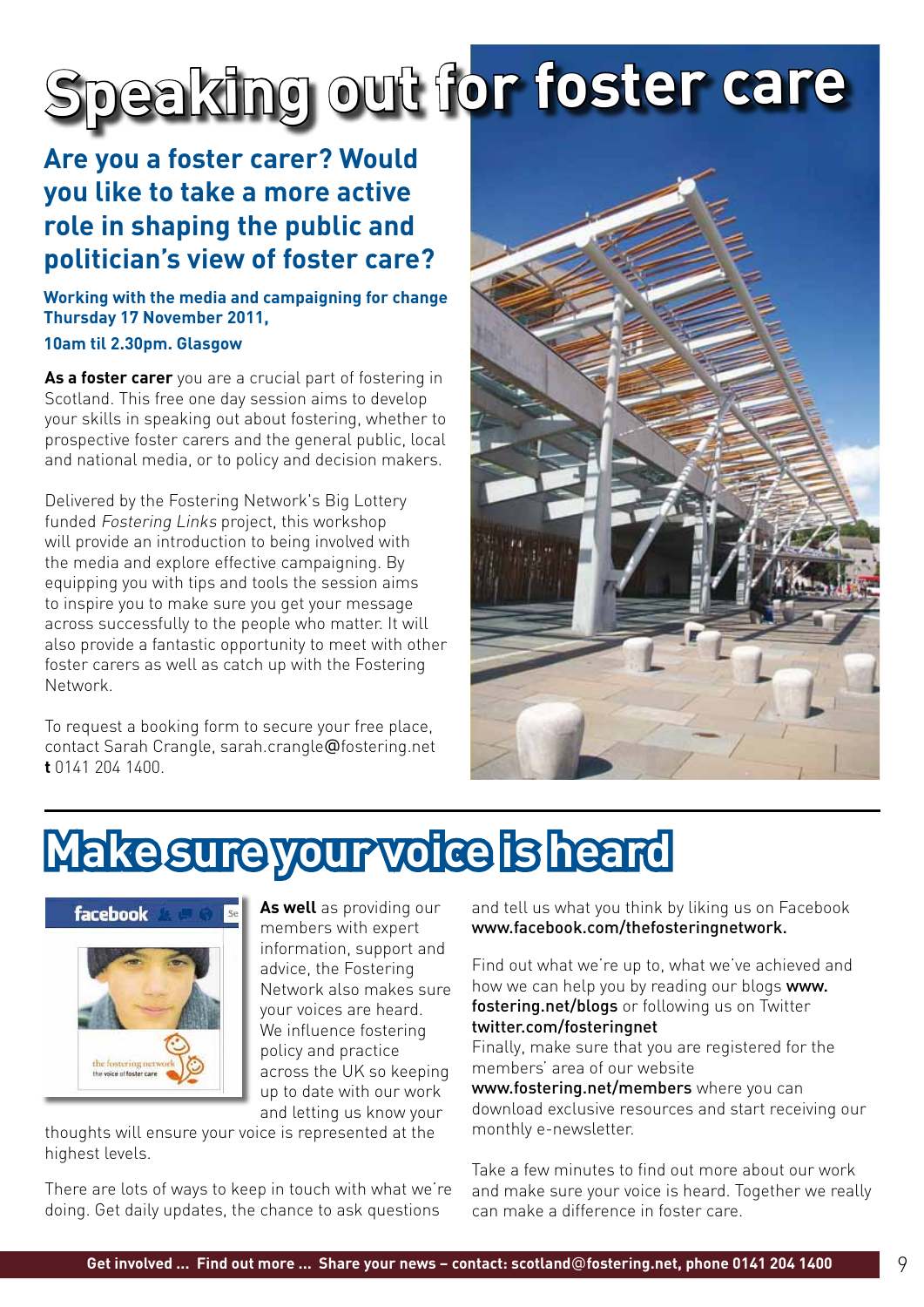

Hello all! Since my last update in the summer I hope you have all settled back in to the routine that comes along with the busy lives of children.

In September, our Director Sara Lurie gave a presentation at the Children in Scotland conference, The Future of Foster Care in Scotland: improving outcomes for looked after children. Sara was calling for Scottish foster carers to be more formally recognised as a core part of the child care workforce, to ensure that foster carers are valued, respected and adequately remunerated and supported to provide children with the best possible care. I thought it would be helpful to expand on this so our members have a greater awareness of what the Fostering Network are campaigning for.

# **Fosterline** update

Currently in Scotland all other members of the children's work force such as social workers and residential workers have to be registered with the Scottish Social Services Council (SSSC) and then adhere to certain codes of conduct. Similarly, there is a national register of childminders. To maintain their registration, individuals need to make use of learning and development opportunities and undertake a specific number of training hours in order to keep up-to-date with current practice.

The Fostering Network believe that registration would be a positive move for fostering. While there is a wealth of good practice across the country, we hear of too many stories whereby foster carers are treated like clients of social workers and not as professional partners who bring a range of knowledge, expertise and skills. Registration would help to ensure foster carers are given the value and respect they deserve. Furthermore, it would highlight the importance of updating and maintaining foster carers' skills

through training and encourage consideration to be given to a variety of learning pathways.

Once a foster carer is registered on a central, national register it would ensure that if they need to move between fostering agencies, e.g. if they move house, there would not be the need for a full re-assessment. Undertaking a full re-assessment can be both time consuming for foster carers and fostering agencies, and can be a drain on scarce resources.

The register should also provide a further protective layer for children and young people by ensuring that previous fostering history is recorded and any relevant concerns disclosed. Registration may well help to standardise terms and conditions for foster carers which currently can vary widely between agencies.

Please let us know your thoughts on the issue and please remember I am available to take your calls on a variety of queries fostering related.





## **Open University learning pilot**

**We are excitedly** looking forward to commencing our pilot of learning with the Open University. Not long after this newsletter arrives on your doorstep our first cohort of foster carers will be beginning their studies of the Open University course Understanding Children.

With the course running for 20 weeks, our small group of students from throughout Scotland will be balancing their busy fostering lives alongside studies. In addition to the materials provided by the Open University, the Fostering Network are providing additional opportunities for the students to

meet and are encouraging the development of peer support networks.

We hope to keep you updated on how the pilot progresses and perhaps next year some more of our members will consider this learning pathway.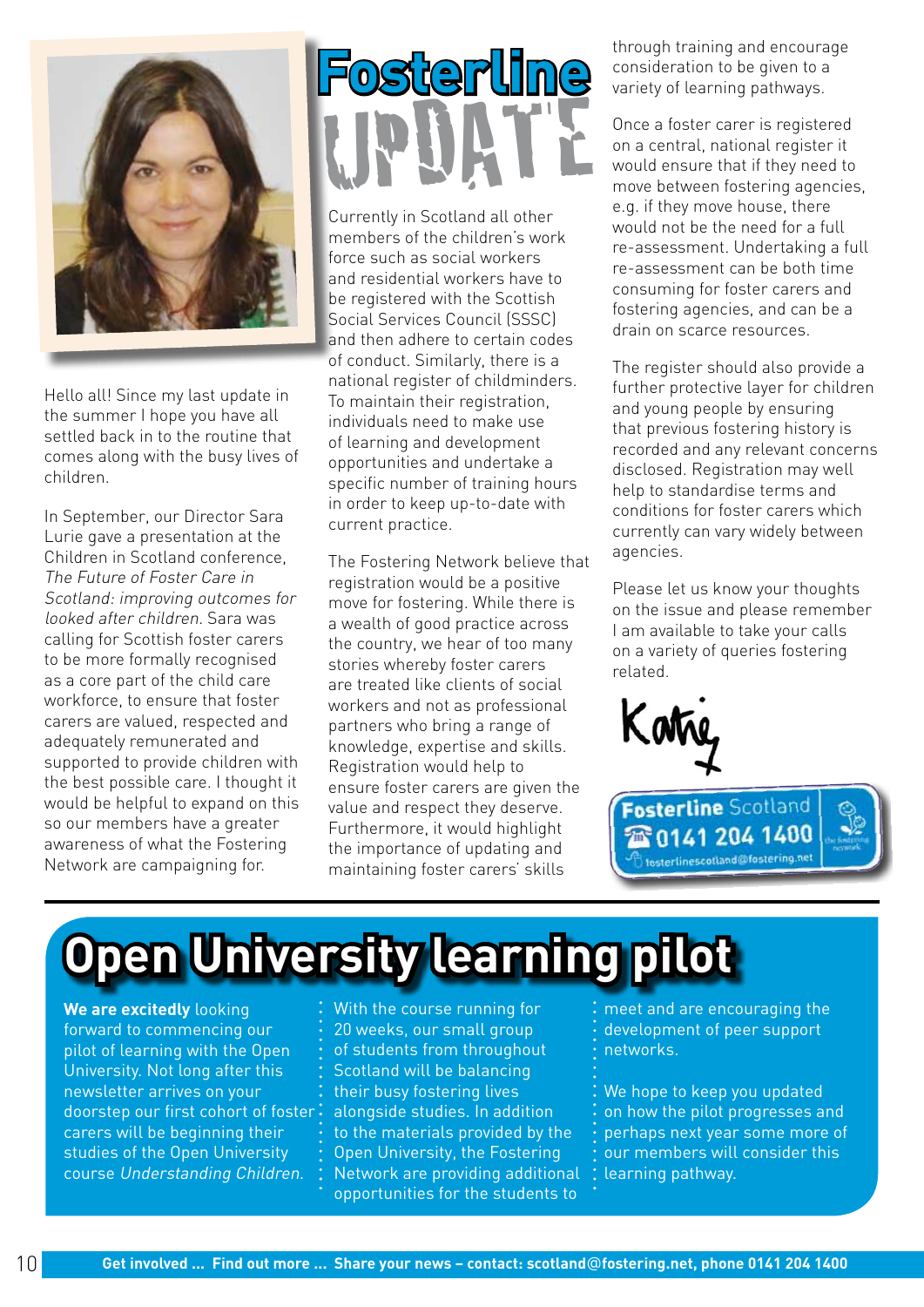# **Young people and carers wanted!**

- **•Are you aged 10 to 25?**
- **•Are you living in or have you lived in kinship or foster care?**
- **Are you interested in photos, sound and music?**
- **•Do you want to influence how young people are looked after?**

### **The Sight and Sound Project** at the University of Stirling wants to give 30 young people across Scotland the chance to use cameras sound recorders and/or film in a research project. No experience is necessary.

The project focuses on what makes you feel relaxed where you live and in the places you spend your time. Participants can choose to be involved in up to three activities over 18 months. As a thank you, you will get gift card(s), and copies of your photos, sounds, interview(s) and films.

### **Are you a foster/kinship carer or an adoptive parent who wants to share your views on helping young people feel they belong in your home?**

We have put together some questions and would love to hear your views if you want to email us or write or ring with your thoughts:

- What are your 'top tips' for helping a young person settle in and feel at home?
- What are the constraints (financial or otherwise) you face in doing this?

Have the young people you look (or have looked) after:

- ever told you what things make them feel at home or that they belong? Have you noticed anything they seem to particularly like?
- ever told you about things which make them feel that they don't belong? Or have you noticed anything that may make it less easy for them to feel they belong?

To find out more visit www.spacesightandsound.weebly. com or to get involved contact Sarah Wilson or EJ Milne at sightandsound**@**stir.ac.uk **t** 01786 466316/ 07528 246 224 or SASS, University of Stirling, Stirling FK9 4LA

# **Safe**



**In our summer edition** of Fostering in Scotland our front cover featured a young person wearing a cycle helmet. Children should be encouraged where appropriate to benefit

from bikes, and cycle safety is an important area. It had been brought to our attention that the image depicts the incorrect way to wear a cycle helmet.

Here are some handy guidelines from Road Safety Scotland for wearing a cycle helmet correctly.

### When choosing a helmet, there are some guidelines to follow.

- Measure the circumference of your head 2.5-cm (1 inch) above your eyebrows
- Find a helmet with the same circumference
- Make sure that the helmet is snug but not too tight
- Check that it has a quality CE safety mark. The minimum standard is BSEN 1078 (European standard).

The Australian standard SNELL/ANSI was recently recommended by the BMA.

### When fitting a helmet

- Make sure that it rests above eye level, covering the forehead
- It should sit level and not tilt
- Straps should not cover the ears. They should not be loose. The buckle should be under the chin.
- Always follow the instructions supplied with the helmet and use the fitting pads when necessary.

For further information, visit www.road-safety.org.uk